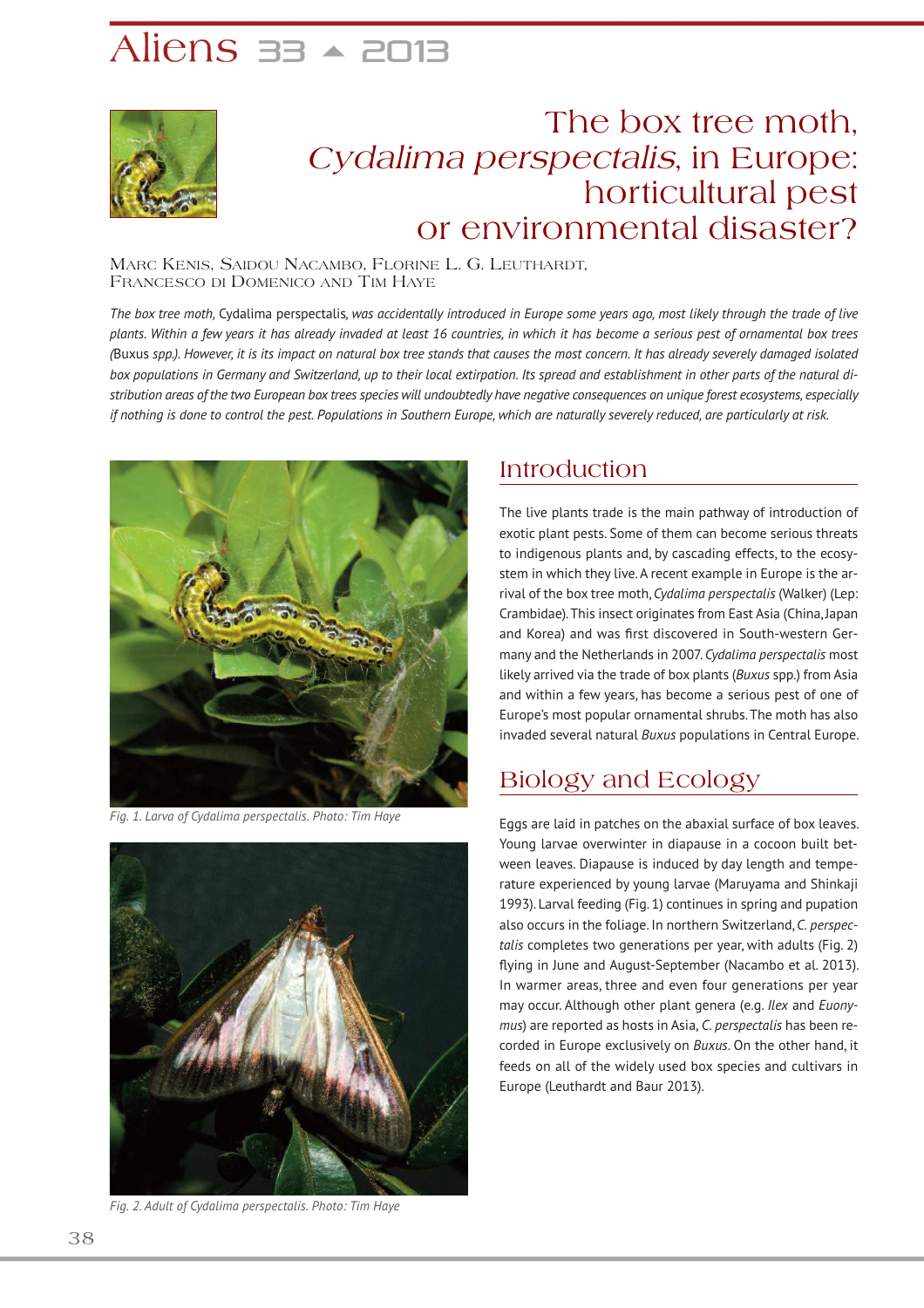

*Fig. 3. Natural distribution of the two Buxus spp. (modified from Di Domenico et al. 2012) and known distribution of Cydalima perspectalis in Europe in December 2012 (references in Nacambo et al. 2013)*

### Actual and potential spread in Europe

At the end of 2012, i.e. five years after the first record in Germany and the Netherlands, *C. perspectalis* was officially present in 16 countries (Fig. 3). Although adults are good flyers, the rapid spread of the moth in Europe is mainly due to the trade of ornamental box trees. Eggs and young larvae can travel inconspicuously on their evergreen host plants. Moreover, the European Union is a free market for live plants and *C. perspectalis* is not listed in the EC Plant Health Directive or classified as a quarantine pest by the European and Mediterranean Plant Protection Organisation (EPPO)

A climate model (Nacambo et al. 2013) showed that the moth is able to spread and establish successfully in most of Europe, except in most of Fennoscandia and Scotland. It is likely, however, that populations and damage will be higher in the Southern half of Europe, where *C. perspectalis* is able to develop two or more generations per year.

### Impact

Larvae feed mainly on leaves but may also attack the bark. Total defoliation is common (Fig. 4) and usually results in the death of the trees. The effect of the moth is often aggravated by the occurrence of the box blight, caused by the fungal pa-

thogen *Cylindrocladium buxicola* Henricot, another invasive species that arrived in Europe a few years before *C. perspectalis.* In infested areas, it has become impossible to maintain healthy box trees without chemical treatment or laborious mechanical removal of larvae. Box trees have played a central role through the centuries in the landscape of European gardens, including historical villas, parks and cemeteries but, since the arrival of the pest, it has become common practice to replace Buxus with other plant species.

Besides cultural and economic effects, the most serious threat from *C. perspectalis* is likely to be on the natural *Buxus* populations. Two box tree species naturally occur in Europe. The common box *(B. sempervirens)* is widely present across Central and southern Europe, whereas the Balearic box *(B. balearica)* occurs in southern Spain, Balearic Islands and Sardinia (Fig 3). Populations of *B. sempervirens* in the temperate regions of Western Europe are rather abundant and continuous. In contrast, in Southern Europe both *B. sempervirens* and *B. balearica* are characterized by fragmented and locally scarce populations. The two species are also found in North-West Africa and Turkey, and *B. sempervirens* extends eastwards to Georgia, Russia, Kazakhstan and Iran (Fig 3). *Buxus* spp. populations located in southern Europe underwent severe reduction in the last few millennia and are still undergoing a process of fragmentation and local isolation (Di Domenico et al. 2012).

The distribution of the moth and that of the natural box tree populations do not yet overlap, with the exception of the Nor-

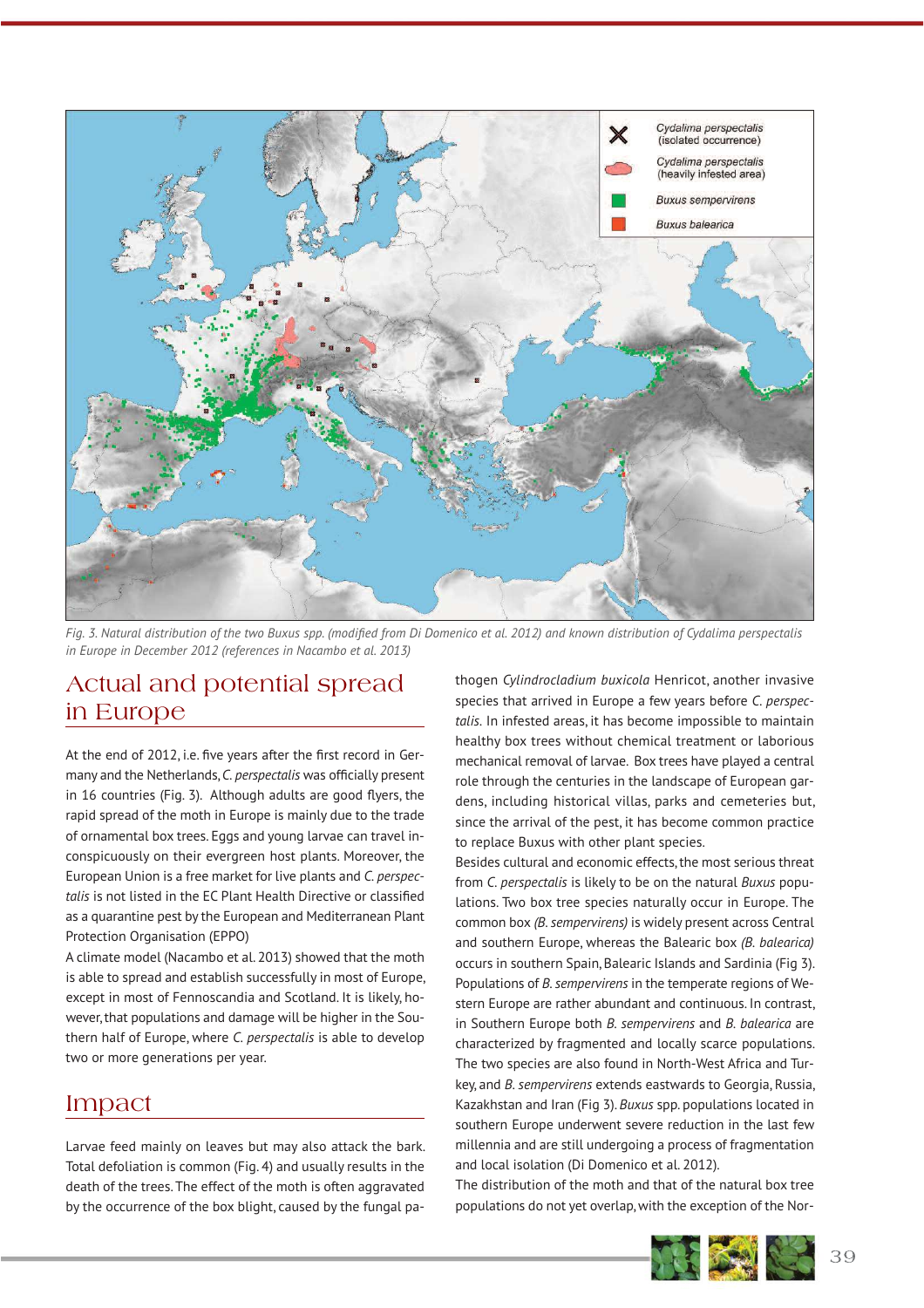## Aliens  $\overline{\mathsf{a}}$   $\overline{\mathsf{a}}$   $\overline{\mathsf{a}}$   $\overline{\mathsf{a}}$   $\overline{\mathsf{a}}$   $\overline{\mathsf{a}}$   $\overline{\mathsf{a}}$   $\overline{\mathsf{a}}$   $\overline{\mathsf{a}}$   $\overline{\mathsf{a}}$   $\overline{\mathsf{a}}$   $\overline{\mathsf{a}}$   $\overline{\mathsf{a}}$   $\overline{\mathsf{a}}$   $\overline{\mathsf{a}}$   $\overline{\mathsf{a}}$   $\overline{\mathsf{a}}$   $\overline{\mathsf{a}}$



*Fig. 4. Ornamental box tree killed by Cydalima perspectalis in Switzerland. Photo: Tim Haye*



*Fig. 5. Natural stand of Buxus sempervirens defoliated by Cydalima perspectalis in Grenzach-Whylen (Germany). Photo: Tim Haye*

thern Jura Mountains in north-western Switzerland and south-western Germany, where a few isolated but dense stands of *B. sempervirens* are found. Between 2009 and 2010, some of the populations located near the city of Basle have been destroyed by the moth (John and Schumacher 2013). In the Nature Reserve of Grenzach-Whylen, which hosts the largest box tree forest in Germany, all shrubs lost more than 90% of their foliage and 27% of them lost all their leaves (Fig. 5). More alarmingly, and despite a strong decrease in moth population levels in 2011, a tree-marking experiment revealed that box trees had not recovered in 2012 and that all the plants that had been completely defoliated in 2010 died (Nacambo 2012). This suggests that *B. sempervirens* is not able to survive total defoliation. A change of the ground covering vegetation due to increased exposure to sunlight has already been observed (John and Schumacher 2013). New stands were defoliated in late 2012, causing serious concerns for the survival of *B. sempervirens* in the region. The imminent arrival of *C. perspectalis* in the main distribution areas of *B. sempervirens* in the French Massif Central and the Pyrenees will undoubtedly have severe consequences, not only on the plant species itself, but also on the functioning of unique forest ecosystems as a whole. Furthermore, the invasive moth may also threaten the survival of *B. sempervirens* and the rare *B. balearica* in southern Europe, where they already experience a historical decline.